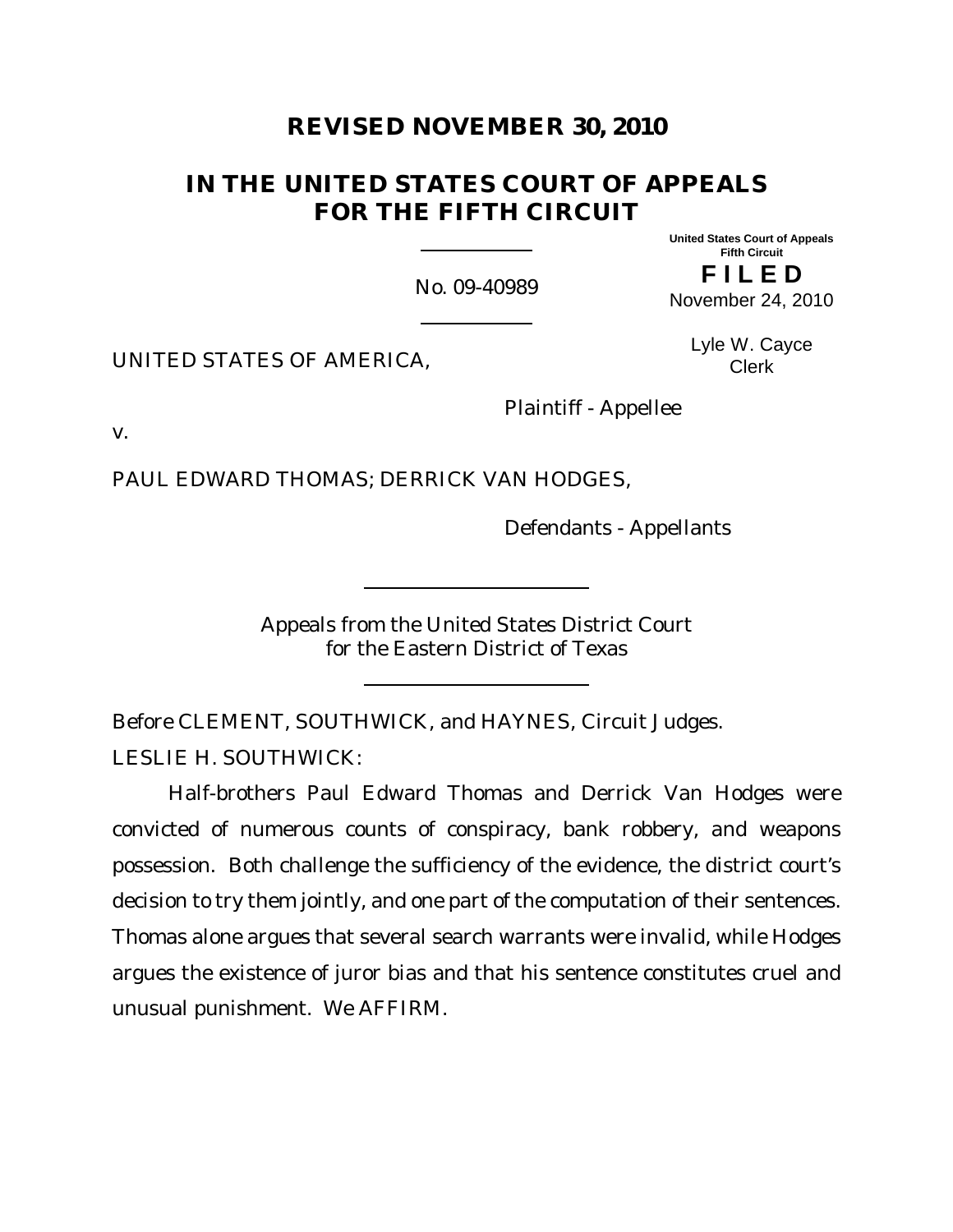### STATEMENT OF FACTS

Between 2005 and 2007, two men committed a series of armed bank robberies across eastern Texas. The bank robberies were executed in the same general manner. Two men arrived at each bank wearing clothing that covered their skin, hair, and faces; the robbers brandished weapons and ordered customers to lie on the floor; the shorter man jumped over the counter and collected money from the cash drawers; the taller man stood guard in the lobby; and the pair escaped in a recently-stolen vehicle, which they later abandoned for another vehicle. Each robbery was completed within two minutes.

On September 27, 2007, Derrick Van Hodges was arrested in Tyler, Texas on a state warrant. The basis for the warrant was DNA evidence linking Hodges to a glove dropped during a bank robbery in Henderson, Texas. When arrested, Hodges had in his possession a \$10 bait bill taken a week earlier during the robbery of a bank in Crockett, Texas. Four more bait bills were found during a subsequent search of storage units rented by Paul Edward Thomas and Thomas's mother (who is also Derrick Van Hodges' mother). A sixth bait bill was found in a child's bedroom at Thomas's residence.

Thomas and Hodges were named in an 18-count indictment charging them with conspiracy, bank robbery, and weapons offenses related to the following bank robberies:

1. December 5, 2005 - Kelly Tyler Federal Credit Union, Tyler, Texas;

2. November 3, 2006 - Bank of America, Henderson, Texas;

3. June 22, 2007 - Austin Bank, Troup, Texas;

4. July 6, 2007 - Bank of America, Lufkin, Texas; and

5. September 21, 2007 - Citizen's National Bank, Crockett, Texas.

Thomas and Hodges were jointly tried before a jury and convicted on each count. Thomas received a sentence of 1,392 months and Hodges received a sentence of 1,435 months. Each filed a timely notice of appeal.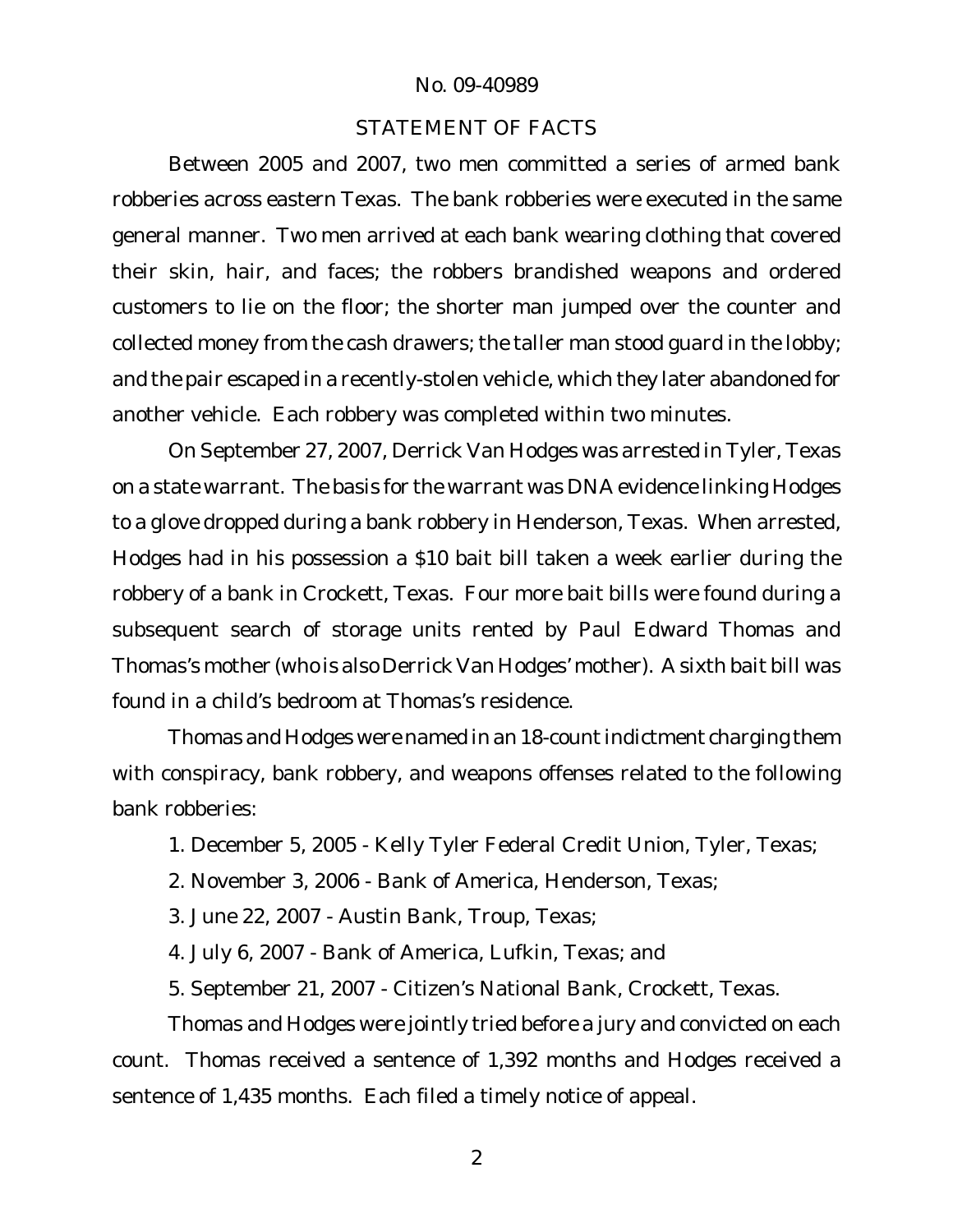### **DISCUSSION**

## *I. Sufficiency of the Evidence*

Thomas and Hodges argue the government presented insufficient evidence identifying them as the bank robbers.

Thomas argues that no witness, DNA sample, weapon, or other piece of evidence put him "at the scene of any of the banks." He contends the government's case rests upon a pair of shoes, a .380 cartridge, a hat, and four bait bills. Thomas claims the evidence against Hodges was much stronger and implies that Thomas was found guilty by association.

Hodges presents similar arguments, challenging the lack of eyewitness identification; weapons and ammunition "so common as to appear anywhere in the country"; and DNA testing that was "weak in some instances." He argues that his repeated DNA matches were "happenstance" because he "was in the business of selling old clothes." He contends the bait bill found in his wallet one week after a bank robbery was also "happenstance."

Both defendants preserved the challenge to sufficiency by moving for judgment of acquittal at the close of the government's case-in-chief and at the end of trial. *See United States v. Percel*, 553 F.3d 903, 910 (5th Cir. 2008).

We review the denial of a motion for judgment of acquittal *de novo*. *United States v. Clayton*, 506 F.3d 405, 412 (5th Cir. 2007). "[W]e view the evidence and the inferences drawn therefrom in the light most favorable to the verdict, and we determine whether a rational jury could have found the defendant guilty beyond a reasonable doubt." *Id.* (citation omitted). Jurors are "free to choose among reasonable constructions of the evidence" in order to arrive at a verdict. *Id.* (citation omitted). We apply this standard of review to direct and circumstantial evidence. *Id.* "We do not evaluate the weight of the evidence or the credibility of the witnesses." *United States v. Solis*, 299 F.3d 420, 445 (5th Cir. 2002) (citation omitted).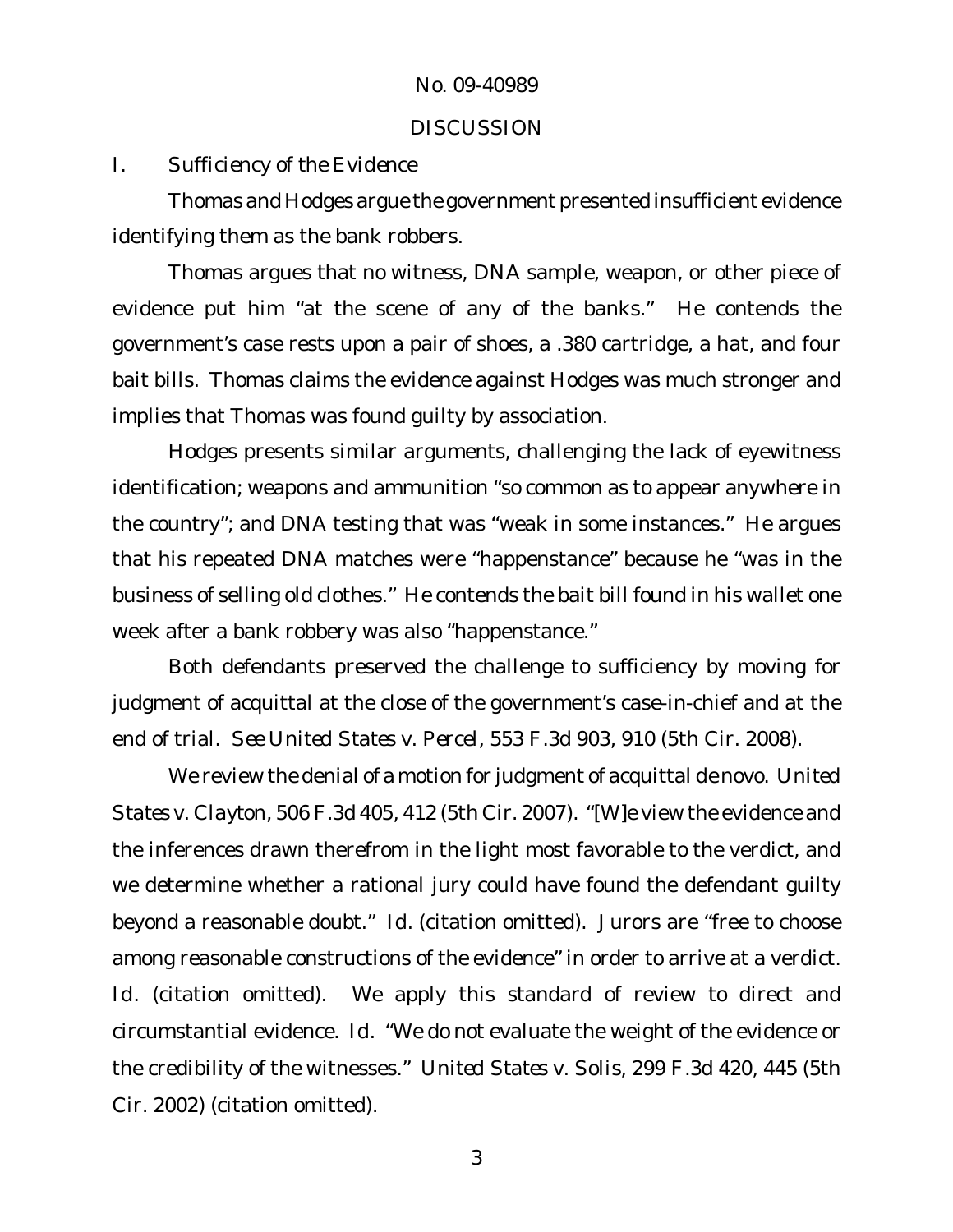# *A. Evidence as to each offense*

We will discuss later the evidence that demonstrated the robberies were conducted similarly. We begin by summarizing the specific evidence introduced for each bank, then subdividing further to show the specific evidence, if any, against each defendant.

# *1. Kelly Federal Credit Union – Tyler, Texas*

After the robbery of the Kelly Federal Credit Union outside of Tyler, police found the abandoned getaway vehicle approximately two and a half miles from the credit union. Its motor was still running. Inside the vehicle were a pair of tennis shoes and one live round of .380 caliber ammunition. On the ground outside the vehicle was a t-shirt. The vehicle had a damaged steering column indicating that it had been operated without its key. Its owner confirmed that it had recently been stolen from a fenced lot four miles from the credit union.

# *a. Evidence as to Thomas*

Those who stole the getaway vehicle gained access to the lot in which it was stored by cutting a padlock on a gate. The vehicle owner testified that he thought the padlock was sturdy and would have to have been cut using "some very large bolt cutters." Several pairs of bolt cutters were found in Thomas's storage units. In addition, the .380 cartridge found in the vehicle was made by the same manufacturer as .380 cartridges later found in Thomas's storage units. The government presented evidence that the rounds were manufactured in the same batch of 100,000 cartridges.

Nuclear DNA analysis was performed on the tennis shoes found inside the getaway vehicle. Thomas could not be excluded as a contributor to the DNA on the tennis shoes.<sup>1</sup> The probability that the DNA came from an African-American other than Thomas was 1 in 1,274 (left shoe) and 1 in 883 (right shoe).

 $1$  Most of the items analyzed contained several DNA profiles. When we note that one of the defendants could not be excluded, that means the other defendant was excluded.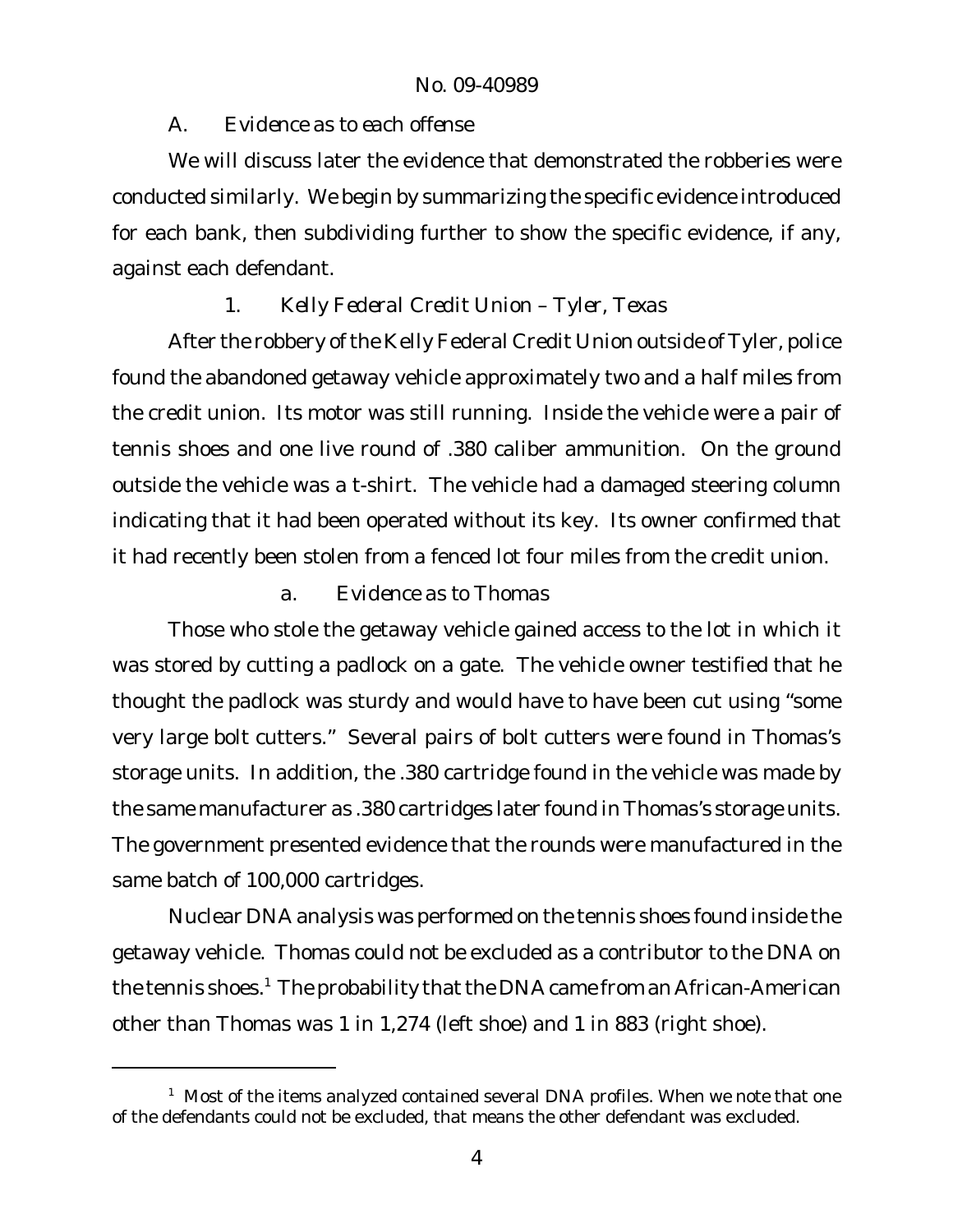## *b. Evidence as to Hodges*

Nuclear DNA analysis was performed on the t-shirt found outside the getaway vehicle. Hodges could not be excluded as a contributor. The probability that the DNA on the t-shirt came from an African-American other than Hodges was 1 in 966.2 million.

## *2. Bank of America – Henderson, Texas*

Bank security photos showed that the robbers brandished what appeared to be an assault rifle with a distinctive banana clip and a small caliber pistol. Upon their exit, the robbers fired two shots into the bank parking lot. The police recovered one empty cartridge casing from the bank parking lot.

The robbers then drove less than a quarter-mile and abandoned the getaway vehicle in a grocery store parking lot. The getaway vehicle was found with its engine running and a damaged steering column. Police learned it had recently been stolen from a church five miles west of Henderson. Inside the getaway vehicle was a second empty cartridge casing. It matched the empty casing found in the bank parking lot.

An eyewitness testified that on the morning of this robbery, he saw in the grocery store lot a black man wearing a cap run in front of the getaway vehicle and into the woods, then return and get into a white four-door older-model car. The white car was then driven west.

Another eyewitness, who had heard about a bank robbery in progress over a police scanner, stepped outside of his office to observe traffic. He saw a white four-door sedan run a stop sign and then almost hit another vehicle. A black man wearing a light-colored skull cap was driving and had a black passenger. The car was headed west. That eyewitness's office security camera captured an image of the car; a still photo from that camera was introduced into evidence.

*a. Evidence as to Thomas*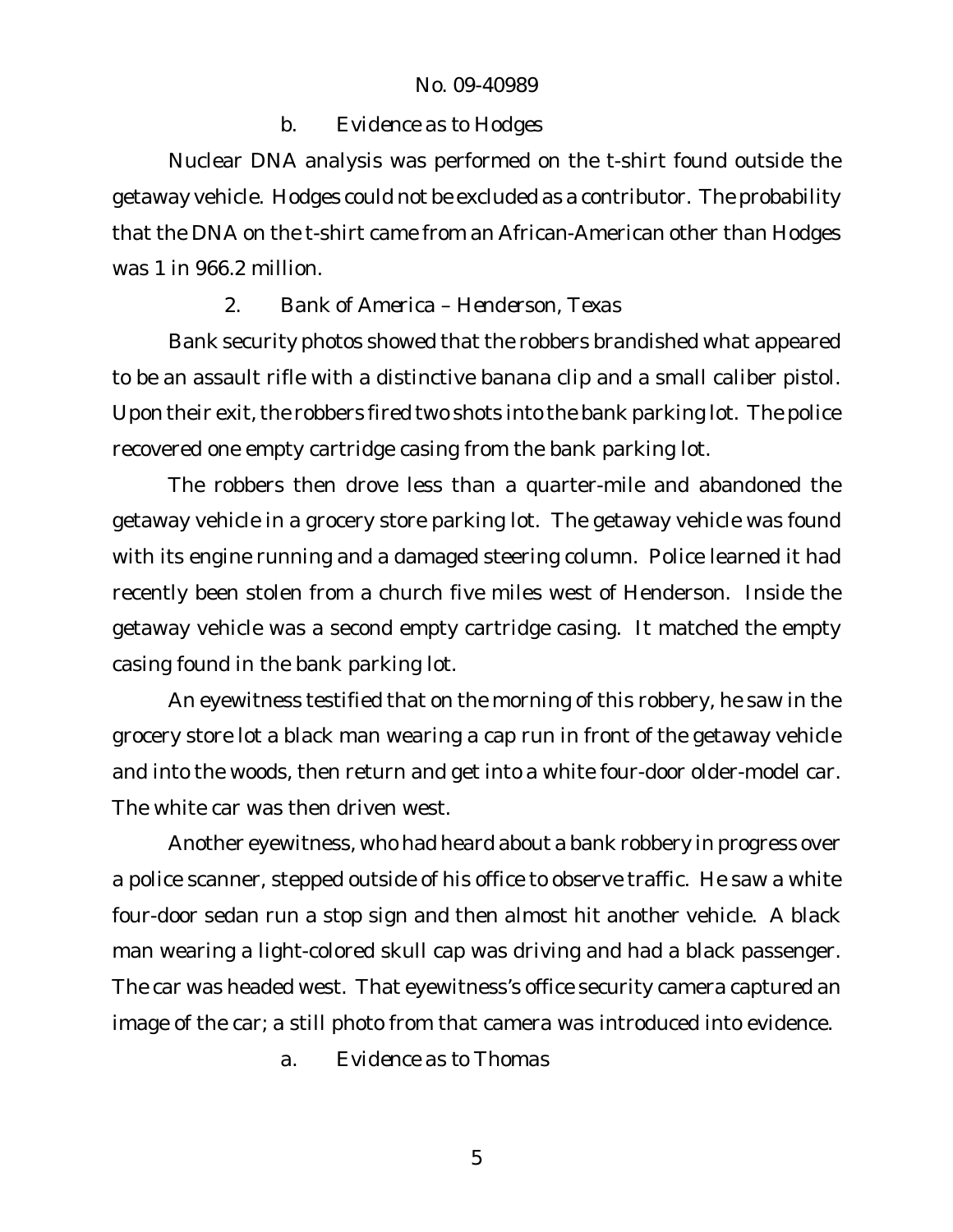Several months after this robbery, a gun case containing an assault rifle, a banana clip, a .25 caliber pistol, and ammunition was discovered in the woods approximately 40 miles from Henderson, Texas. The government suggested these could be the same weapons used in the bank robbery because: (1) another witness testified that the gun case "looked like" and "appeared to be" the gun case stolen from his storage unit in Tyler, Texas, and (2) other items stolen from this same witness were later discovered in Thomas's storage units. A firearms expert from the FBI confirmed that the recovered assault rifle and handgun looked similar to those used in the bank robbery but could not determine conclusively that they were the actual weapons used.

The driver of the fleeing vehicle wore a light-colored skull cap. The government introduced a picture of Thomas wearing a white skull cap, and introduced skull caps seized in Thomas's storage units.

*b. Evidence as to Hodges*

Police discovered a cotton glove in the woods by the grocery store parking lot. Nuclear DNA analysis could not exclude Hodges as a contributor to the DNA on the glove. The probability that the DNA came from an African-American other than Hodges was 1 in 228.7 billion.

The government introduced a photograph of Hodges' wife's vehicle parked in front of Hodges' home. It was allegedly "very similar" to the vehicle fleeing the bank robbery as captured by the security camera. The jury was invited to compare the photos for a potential connection to Hodges.

*3. Austin Bank – Troup, Texas*

The robbers fled this bank robbery in a stolen Chevrolet Blazer, which was found running and displayed damage to the steering column. Police found a black hat inside the Blazer.

The evidence as to each defendant is similar. The day after the bank robbery, a state trooper stopped Hodges for speeding. Hodges was driving a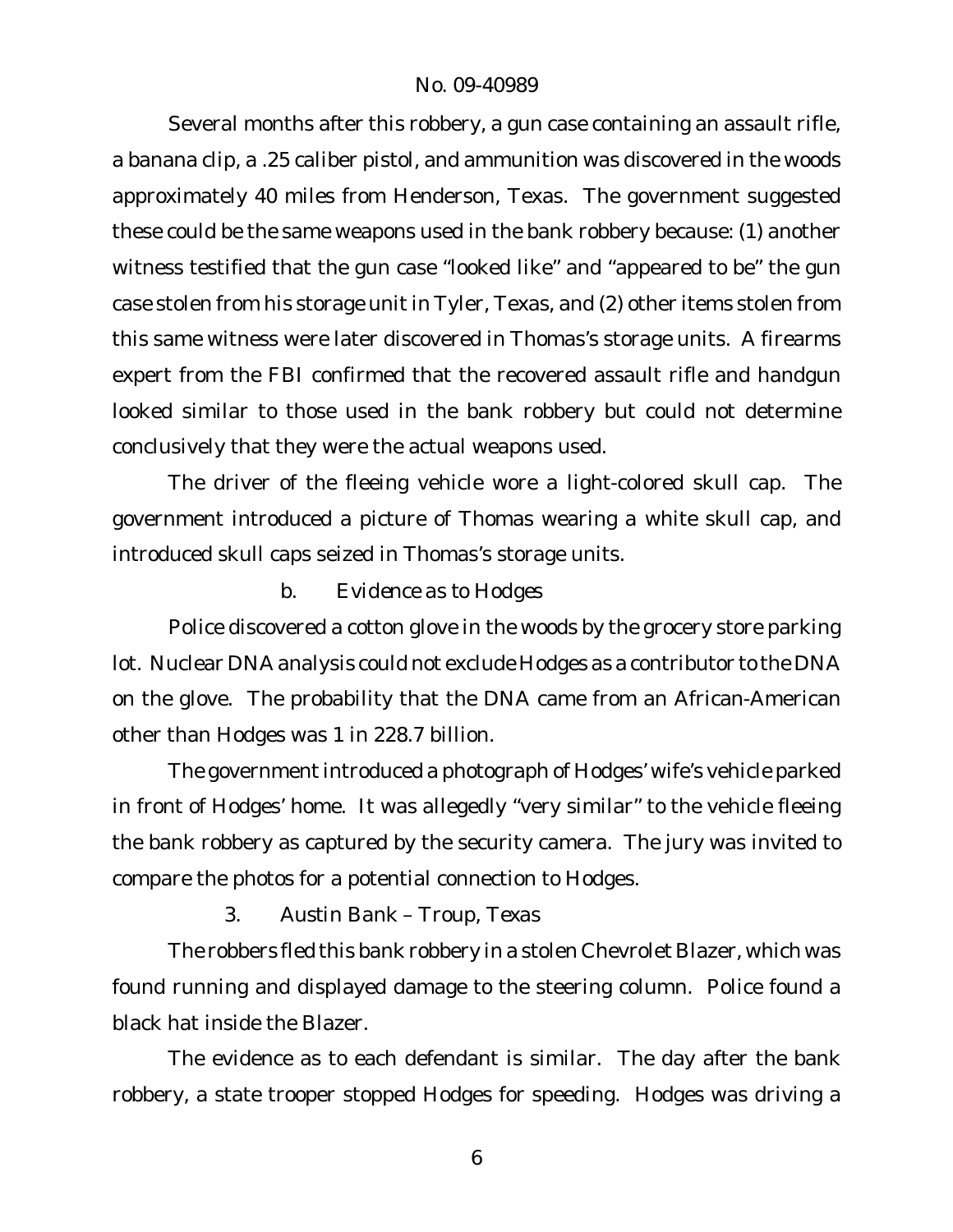rented Dodge; his only passenger was Thomas. The trooper noticed both men had large rolls of cash on them, and both gave vague explanations about heading to Houston to see family. After the Dodge was returned to the rental company, law enforcement removed the tires and compared the treads to prints left in the mud next to the abandoned Blazer. The treads matched the prints. These were not rare tires, however, and there was no proof that those specific tires left the prints.

A hair found inside the hat was analyzed using mitochondrial DNA testing. Thomas could not be excluded as the source. The probability that the hair came from an African-American other than Thomas was 1 in 385. An FBI forensic examiner testified that 1 in 385 was the most significant match available for the African-American population, given the FBI's database.

Thomas and Hodges, though, have the same mother and therefore have identical mitochondrial DNA. This evidence thus cannot link a particular defendant to this getaway vehicle. The jury was fully informed of Thomas and Hodges' relationship and this feature of mitochondrial DNA. Thomas argued that he could not have provided the hair in question because he is bald; therefore, he alleged, this evidence properly implicated only Hodges.

Separately, in its discussion of this robbery during closing arguments, the government reminded the jury that Hodges is missing a finger on his left hand, then exhorted the jury to "[I]ook at these photographs and compare for yourself."

*4. Bank of America – Lufkin, Texas*

In this robbery, there was evidence that at least three vehicles were broken into and had their steering columns damaged. At a used car lot four to five miles from the bank, someone cut the chain to the lot, broke into a car, but did not take the vehicle. At the same lot, a pickup truck was broken into and stolen. The pickup truck was used to travel to and from the bank. It was then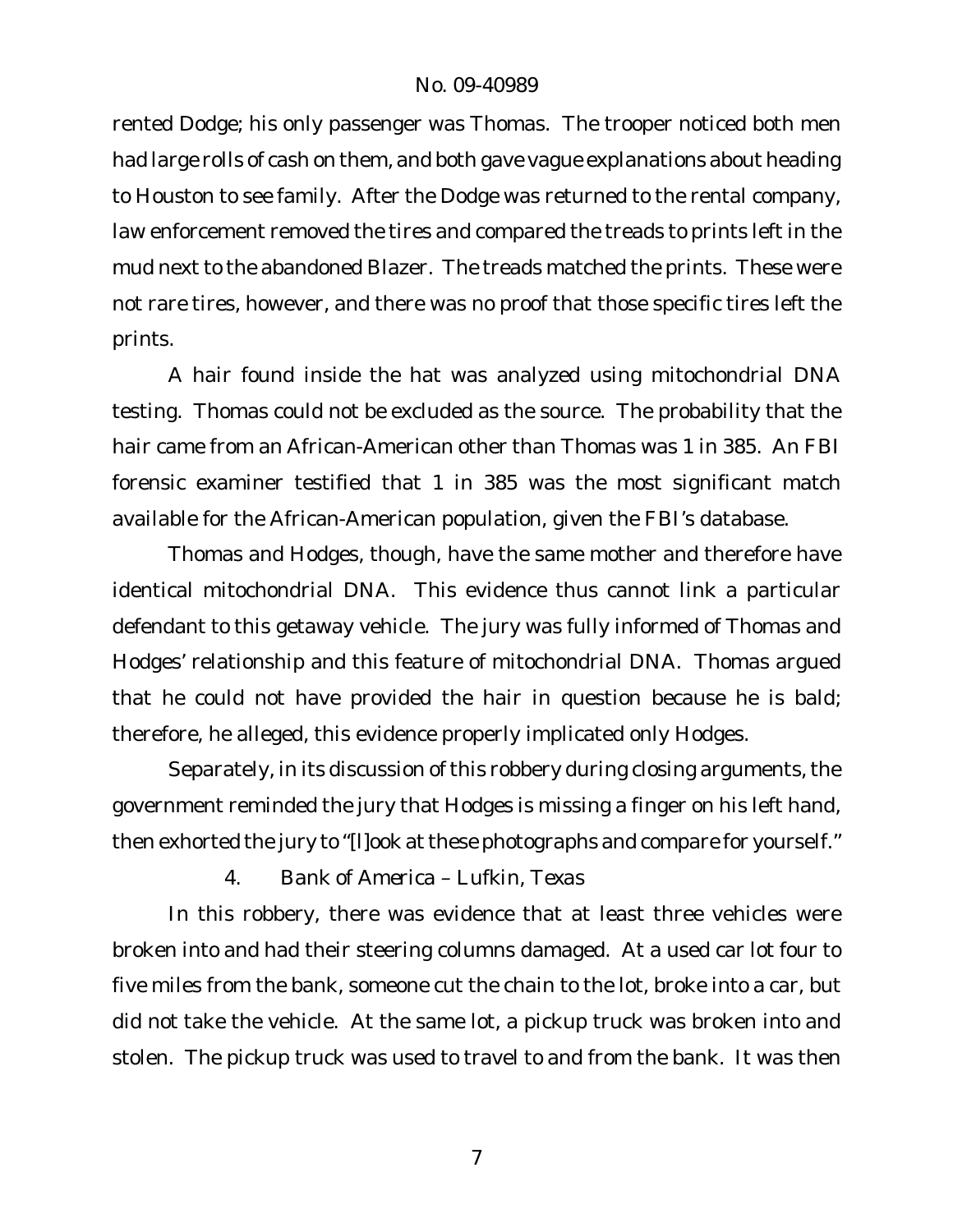abandoned, and a van was used by the fleeing robbers. The van had been stolen from a church parking lot approximately three miles from the bank.

# *a. Evidence as to Thomas*

No DNA or physical evidence linked Thomas to this bank robbery. During closing arguments, the government highlighted that this robbery required the car thief or thieves to cut the chain into the car lot, implying a need for bolt cutters. Several pairs of bolt cutters were found in Thomas's storage units.

# *b. Evidence as to Hodges*

Police found a cloth head-covering, commonly called a do-rag, inside the abandoned van. Hodges could not be excluded as a contributor to the DNA on the do-rag. The probability that the DNA came from an African-American other than Hodges was 1 in 6.579 sextillion (21 zeros after the integer).

*5. Citizens National Bank – Crockett, Texas*

In preparation for this robbery, the bank robbers stole their getaway vehicle from a car lot approximately 30 to 35 miles south of Crockett. As with the previous robbery, they accessed the car lot by cutting the chain link and then broke into multiple vehicles in an attempt to find an operable vehicle. The getaway vehicle was found approximately a half-mile from the bank, with damage to the steering column.

# *a. Evidence as to Thomas*

The bank had mixed a number of \$10 bait bills into the money taken during this robbery. Four of these bait bills were discovered during the search of Thomas's storage units. A fifth bait bill was found in a child's room during a search of Thomas's house.

*b. Evidence as to Hodges*

Hodges had one of the bait bills in his wallet when he was arrested approximately one week after this robbery.

*B. Analysis of the evidence*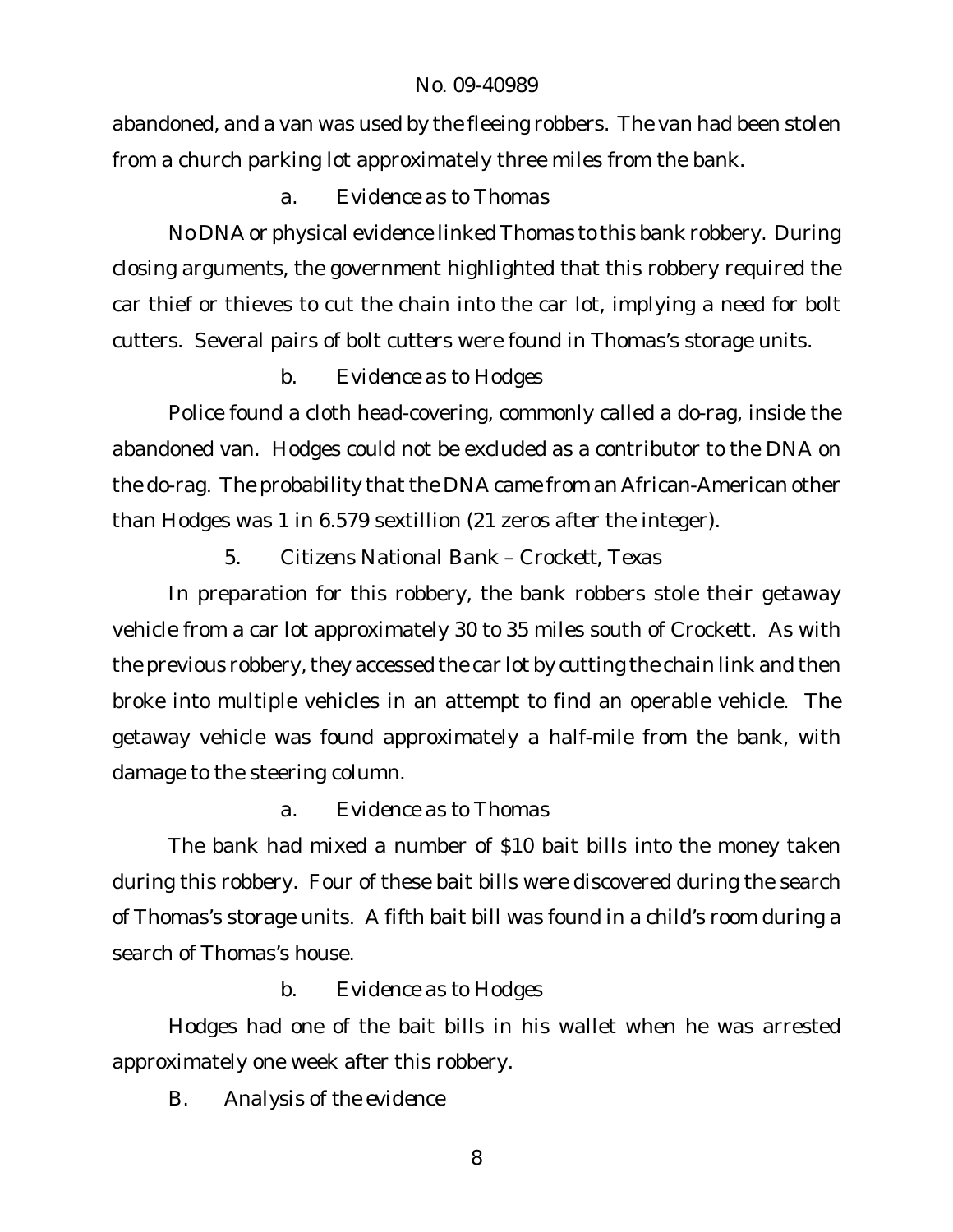The strength of the evidence against each defendant varies from offense to offense. The DNA evidence and bait bills constitute sufficient evidence against Thomas to sustain convictions relating to the first and fifth bank robberies, and sufficient evidence against Hodges to sustain convictions relating to the first, second, fourth, and fifth bank robberies. We also find sufficient evidence to sustain Thomas and Hodges' convictions for conspiracy.

Thomas's complaints about the nuclear DNA evidence are unpersuasive. The fact that the probabilities implicating Thomas are less overwhelming than those implicating Hodges – e.g., one out of several hundred or one thousand, rather than one in one sextillion – does not mean they are statistically insignificant or somehow unreliable. Thomas has not presented any evidence that the DNA results are not statistically significant.

We now consider whether the government presented sufficient evidence to sustain Thomas's convictions relating to the second, third, and fourth robberies, and Hodges' convictions relating to the third robbery.

Without overwhelming direct evidence on these counts, the jury must have considered the circumstantial evidence againstThomas and Hodges, then drawn an inference that they were the bank robbers in each robbery. "Inferences and presumptions are a staple of our adversary system of factfinding. It is often necessary for the trier of fact to determine the existence of an element of the crime – that is, an 'ultimate' or 'elemental' fact – from the existence of one or more 'evidentiary' or 'basic' facts." *County Court of Ulster Cnty., N.Y., v. Allen*, 442 U.S. 140, 156 (1979). In this case, the element requiring inferences to be drawn is identification.

On appeal, "[a]ll reasonable inferences from the evidence must be construed in favor of the jury verdict." *United States v. Martinez*, 975 F.2d 159, 161 (5th Cir. 1992) (citation omitted). "Circumstances altogether inconclusive, if separately considered, may, by their number and joint operation, especially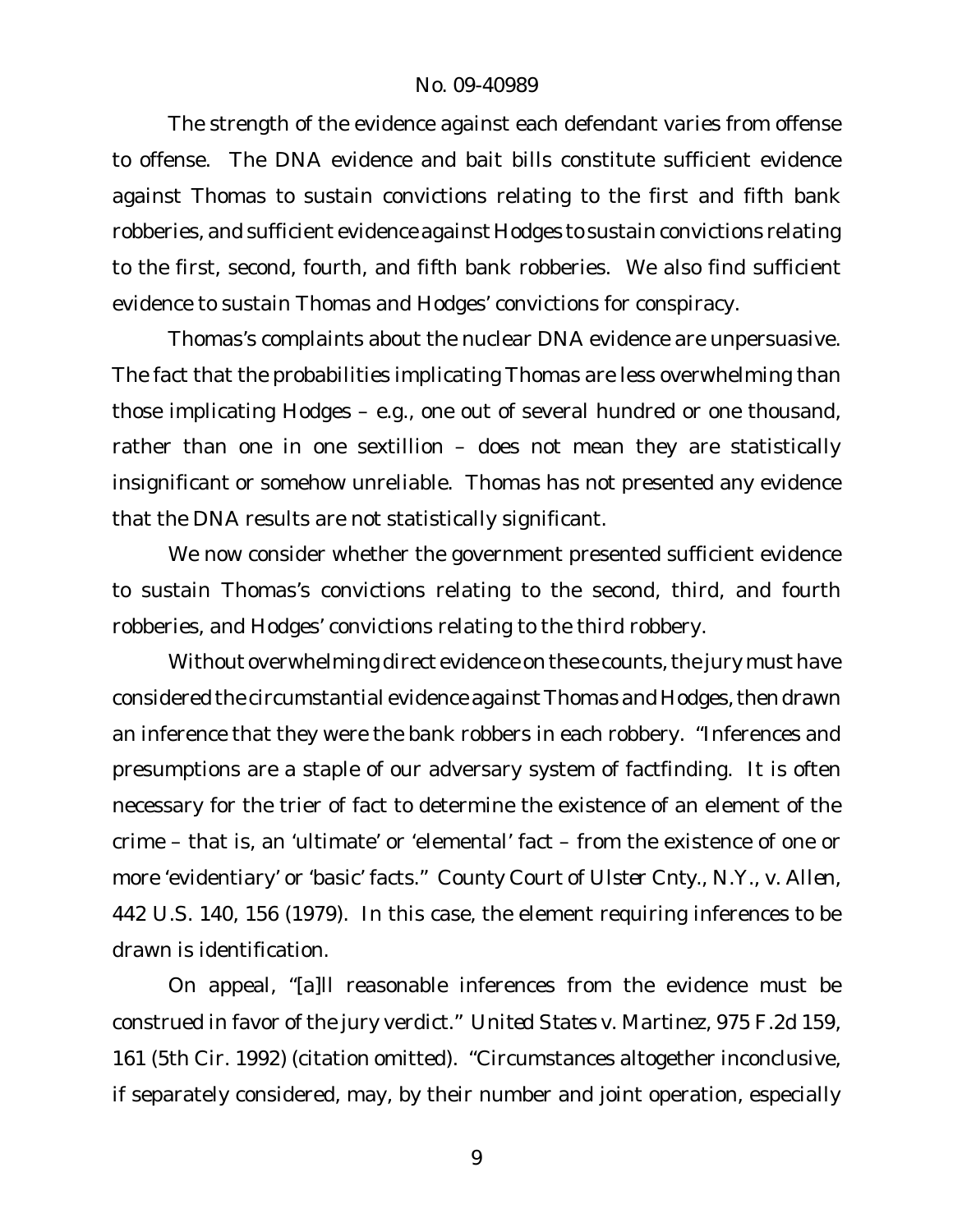when corroborated by moral coincidences, be sufficient to constitute conclusive proof." *Id.* (internal quotation marks and citation omitted).

Inferences can also be drawn from pattern evidence. Where "the government presents circumstantial evidence of an ongoing pattern of similar transactions, the jury may reasonably infer from the pattern itself that evidence otherwise susceptible of innocent interpretation is plausibly explained only as part of the pattern." *United States v. Kington*, 875 F.2d 1091, 1100 (5th Cir. 1989). In light of "the pattern of dealing suggested by the government's evidence," a jury may reasonably conclude that "the only plausible explanation of the evidence was the government's theory." *Id.* at 1106.

In the present case, the government presented a substantial amount of evidence that the bank robberies were executed in the same manner: a getaway vehicle was stolen in a particular way; there were always two robbers; clothing covered the robbers' exposed skin; weapons were brandished; the shorter man jumped the teller counter; the robbers were in and out within two minutes; and the still-running getaway vehicle was soon abandoned for another vehicle.

For each robbery, the government introduced into evidence security photos and videos, which in banks are sometimes a collection of still photos. The photo and video evidence allowed the jury to consider whether the bank robbers looked and acted similarly in each robbery. This evidence also enabled the jury to determine whether the execution of each bank robbery was so identical as to permit an inference that the bank robbers in each were the same. This evidence may have permitted the jury to identify a bank robber who was missing a finger.

The government introduced other evidence implicating Thomas. Included were items seized from Thomas's storage units, such as bank bags, clothing similar to that worn by the bank robbers, a police scanner, a newspaper clipping about the bank robberies, large bolt cutters, and other tools useful for stealing getaway vehicles. The government also called the property manager of Thomas's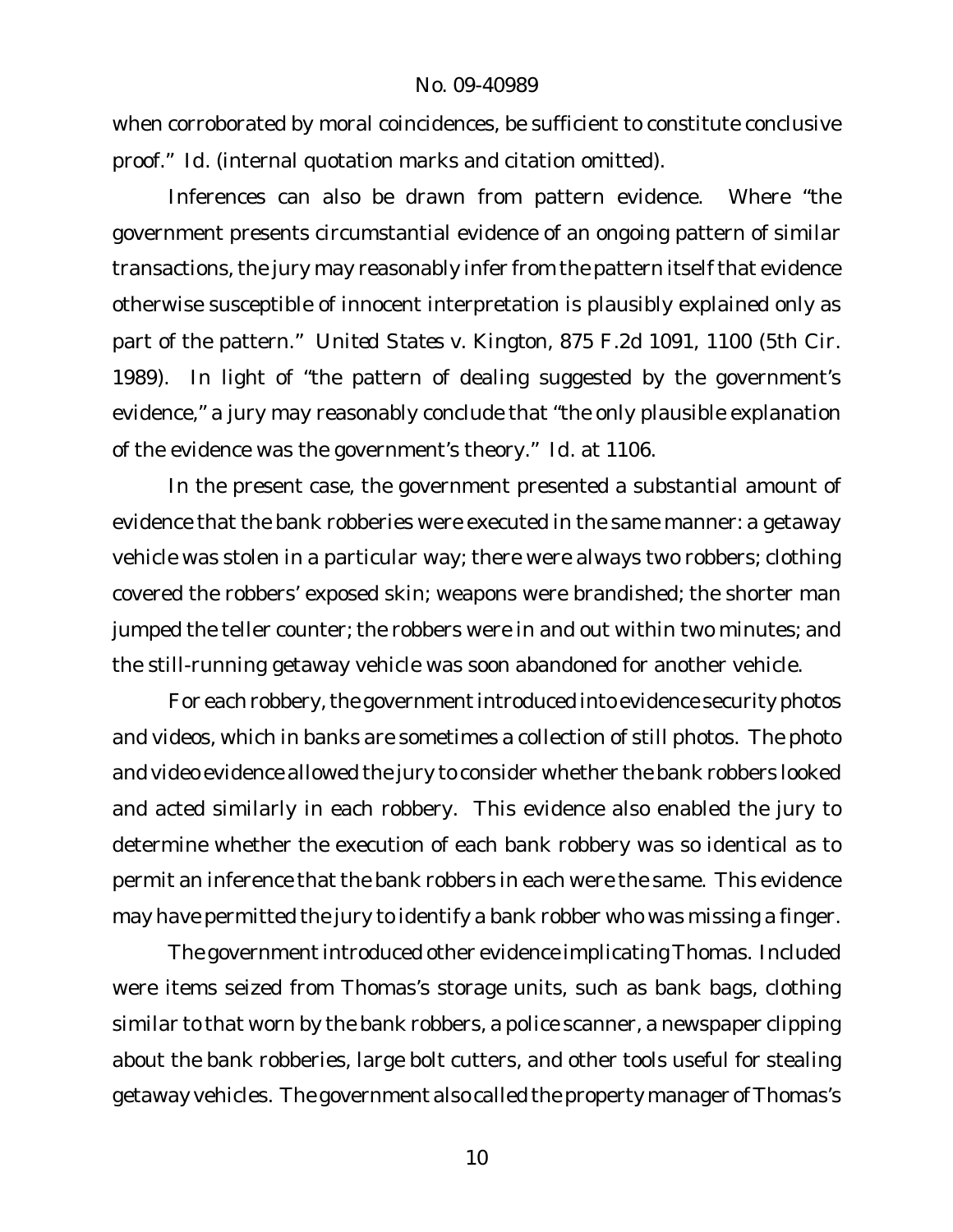storage units to testify. She said Thomas's monthly rent payments were unusual: he always paid with \$100 bills.

After the close of evidence, the jury was instructed on drawing inferences from the evidence. The instruction is not challenged.

[W]hile you should consider only the evidence, you are permitted to draw such reasonable inferences from the testimony and exhibits as you feel are justified in the light of common experience. In other words, you may make deductions and reach conclusions that reason and common sense lead you to draw from the facts which have been established by the evidence.

In considering the evidence you may make deductions and reach conclusions which reason and common sense lead you to make, and you should not be concerned about whether the evidence is direct or circumstantial.

Direct evidence is the testimony of one who asserts actual knowledge of a fact, such as an eye witness. Circumstantial evidence is proof of a chain of events and circumstances indicating that something is or is not a fact.

The law makes no distinction between the weight you may give to either direct or circumstantial evidence.

The jury was also instructed to consider separately the evidence for each count and each defendant:

A separate crime is charged against both Defendants in each count of the superseding indictment. Each count and the evidence pertaining to it should be considered separately. The case of each Defendant should be considered separately and individually.

The fact you may find one or more of the accused guilty or not guilty of any crimes charged should not control your verdict as to any other crime or any other Defendant. Now, you must give separate consideration to the evidence as to each Defendant.

These instructions informed jurors that they could not, for example, punish Thomas for a robbery for which the government presented inadequate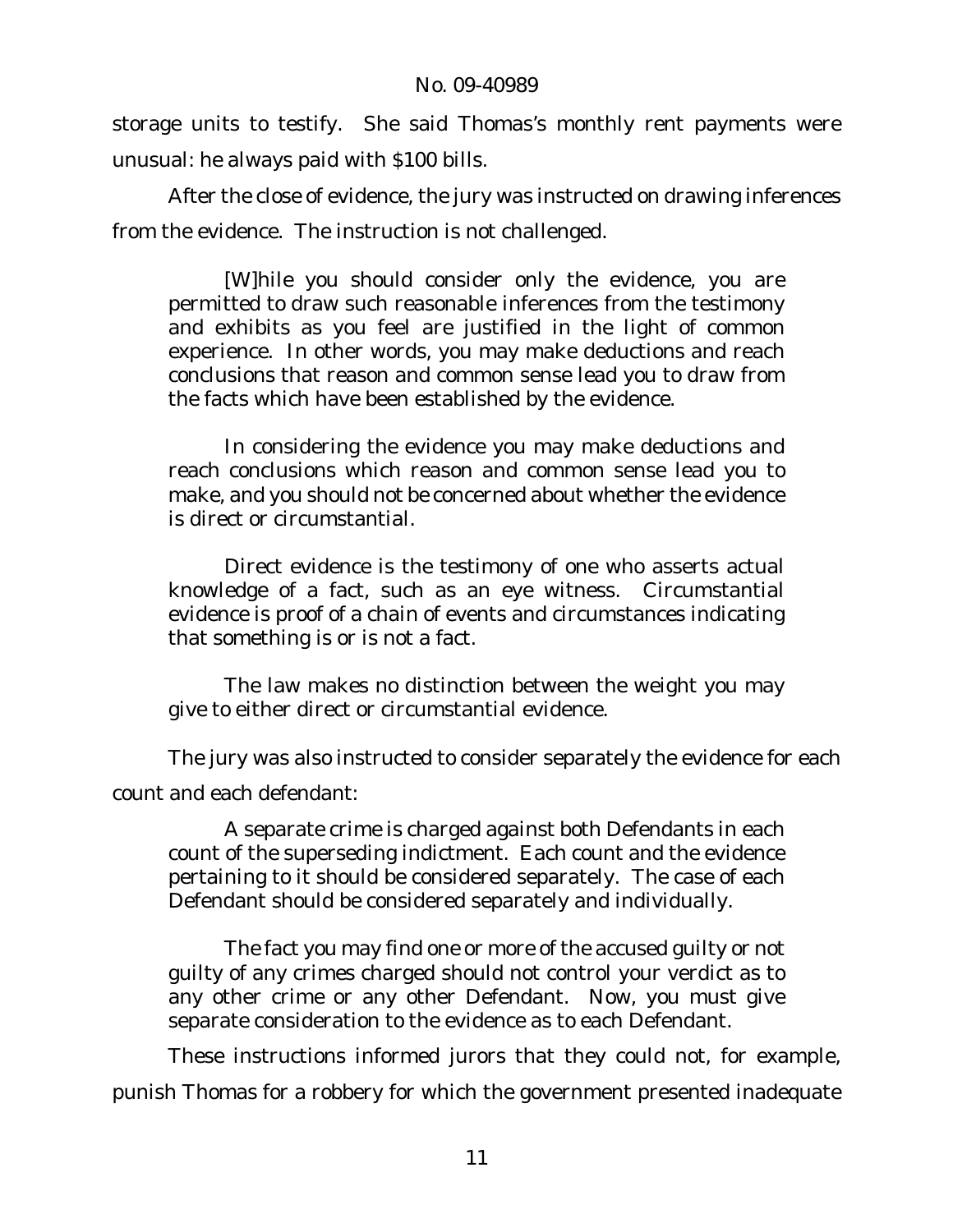evidence. We presume that the jury followed these instructions. *See United States v. Tomblin*, 46 F.3d 1369, 1390 (5th Cir. 1995).

While separate consideration of any one piece of circumstantial evidence – such as bolt cutters found in one of Thomas's storage units – would not be incriminating alone, the circumstantial evidence must be viewed in light of the pattern evidence. Jurors "may reasonably infer from the pattern itself that evidence otherwise susceptible of innocent interpretation is plausibly explained only as part of the pattern." *Kington*, 875 F.2d at 1100. In the present case, a reasonable inference from the evidence is that Thomas and Hodges committed all five bank robberies.

The government's evidence is weakest as to Thomas's convictions relating to the fourth bank robbery. His co-conspirator, Hodges, is tied to that robbery by DNA evidence, and the probability that the DNA sample from that robbery came from an African-American other than Hodges was 1 in 6.579 sextillion. The jury could reasonably infer that Hodges had the same partner in the first, second, third, and fifth bank robberies, and that he did not acquire a new partner for the fourth robbery who behaved identically to Thomas.

Viewing all the evidence in the light most favorable to the verdict, we conclude that "a rational jury could have found the defendant[s] guilty beyond a reasonable doubt." *Clayton*, 506 F.3d at 412.

*II. District Court's Denial of a Severance* 

Before trial, Thomas filed a motion for relief from prejudicial joinder and Hodges filed a motion for severance. Neither claimed they had been improperly joined but rather that they would be unduly prejudiced if tried together. Their motions were denied. Hodges re-urged his motion after Thomas's closing argument, seeking a mistrial. It was denied.

Thomas now argues the jury could not distinguish the defendants because several witnesses referred to Derrick Hodges as "Derrick Thomas" and one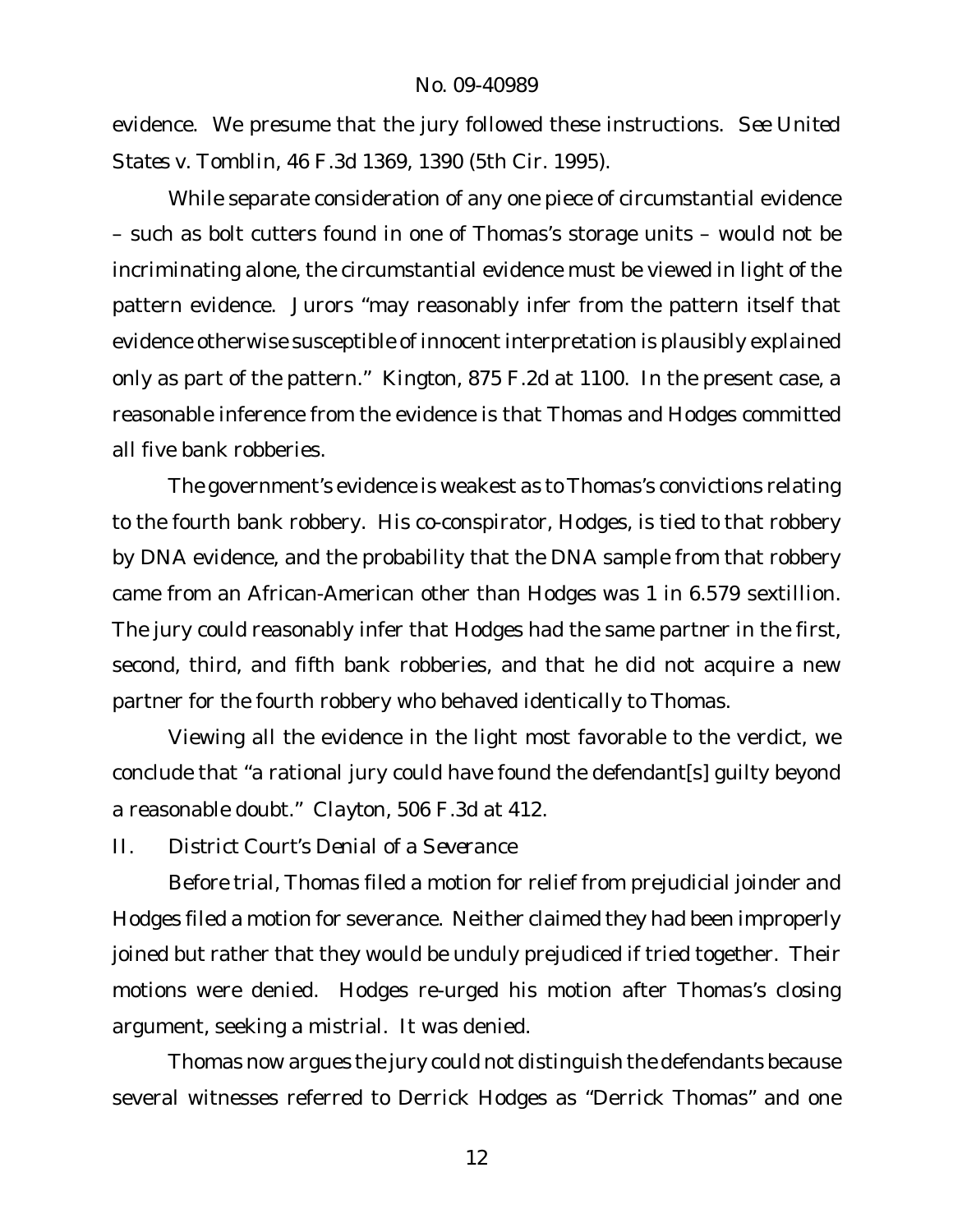officer initially identified Hodges in the courtroom by pointing to Thomas, before correcting himself. Thomas contends the evidence against him was so weak that the blurring of his identity with Hodges' resulted in Thomas being found guilty by association. Thomas claims he would not have been convicted in a separate trial where there would not have been confusion or evidence spillover.

Hodges complains that Thomas's attorney attempted to save his client by highlighting in closing argument that strong DNA evidence linked Hodges, not Thomas, to the robberies. Hodges claims that pointing out another defendant's culpability was a mutually antagonistic defense and wrongfully permitted Thomas's attorney to become a second prosecutor. Like Thomas, Hodges also argues that confusion in identifying the defendants requires reversal.

It is the rule, not the exception, "that persons indicted together should be tried together, especially in conspiracy cases." *United States v. Pofahl*, 990 F.2d 1456, 1483 (5th Cir. 1993). Still, if a joint trial would prejudice a defendant, district courts may sever the defendants' trials. Fed. R. Crim. P. 14(a).

The denial of motions for a severance and a mistrial are reviewed for an abuse of discretion. *United States v. Mitchell*, 484 F.3d 762, 775 (5th Cir. 2007). "[J]oint defendants face a heavy burden in demonstrating to a district courtthat antagonistic defenses warrant granting a severance motion. The burden is correspondingly heavier when, on appeal, they seek to demonstrate that the district court abused its discretion by declining to do so." *United States v. Daniels*, 281 F.3d 168, 177 (5th Cir. 2002).

To demonstrate an abuse of discretion, "the defendant bears the burden of showing specific and compelling prejudice that resulted in an unfair trial, and such prejudice must be of a type against which the trial court was unable to afford protection." *Mitchell*, 484 F.3d at 775 (internal quotation marks and citation omitted). A defendant is entitled to a reversal on this issue only if he identifies specific events during trial and demonstrates that these events caused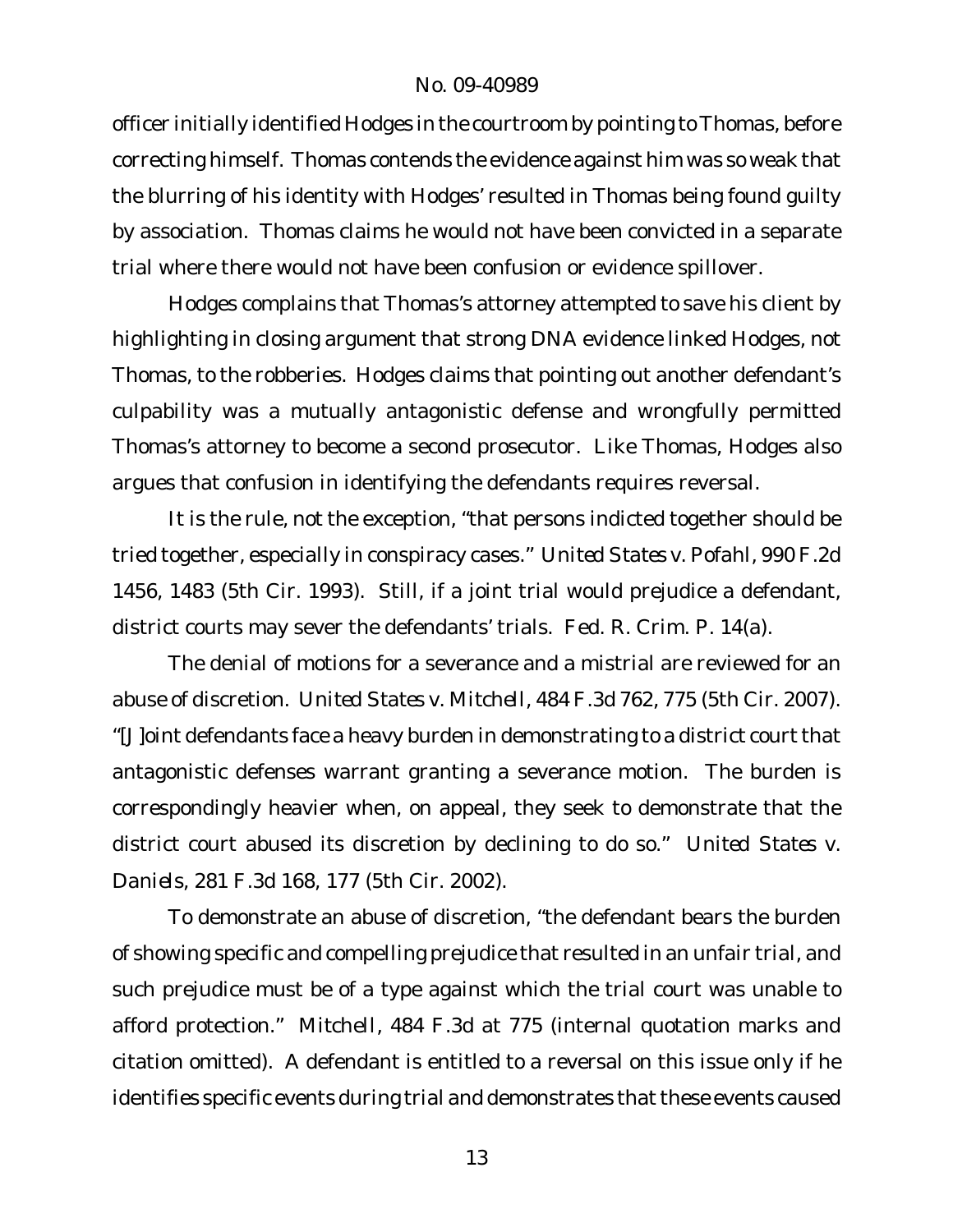him substantial prejudice. *United States v. Lewis*, 476 F.3d 369, 384 (5th Cir. 2007).

Even when there is some risk of prejudice, limiting instructions will generally prevent actual harm to a defendant:

Even if there were some risk of prejudice here, the district court gave the very limiting instructions that the Supreme Court has approved as usually sufficient to cure this character of prejudice: (1) that the jury must consider the evidence separately and independently for each defendant and each charge; (2) that the government's burden was to prove each defendant's guilt beyond a reasonable doubt; (3) that no inferences must be drawn from a defendant's exercise of the right to silence; and (4) that statements by the lawyers, including opening and closing arguments, are not evidence.

*Daniels*, 281 F.3d at 178. These limiting instructions were given in this case.

We conclude there was no abuse of discretion in the denial of these motions. The identification confusion argued by Thomas and Hodges did not amount to substantial prejudice or result in an unfair trial. Mostly, the few instances of confusion consist of Hodges' being referred to occasionally as "Derrick Thomas." This is in part explained by the fact that Hodges was also known as "Derrick Thomas." This fact was explained to the jury. Any remaining errors of identification were clarified contemporaneously.

Thomas argues that the evidence against him was weaker than the evidence against Hodges, but"the jury might have attributed greater knowledge to him of his brother's actions than in fact was the case, simply because they were brothers." *United States v. Partin*, 552 F.2d 621, 641 (5th Cir. 1977). This argument is implicitly premised on a codefendant's right to maximize his opportunity for acquittal. There is no such right, though. "A defendant cannot claim prejudice from failure to sever merely because his likelihood of acquittal is not as great in a joint trial as in a separate trial." *Id.* (internal quotation marks and citation omitted).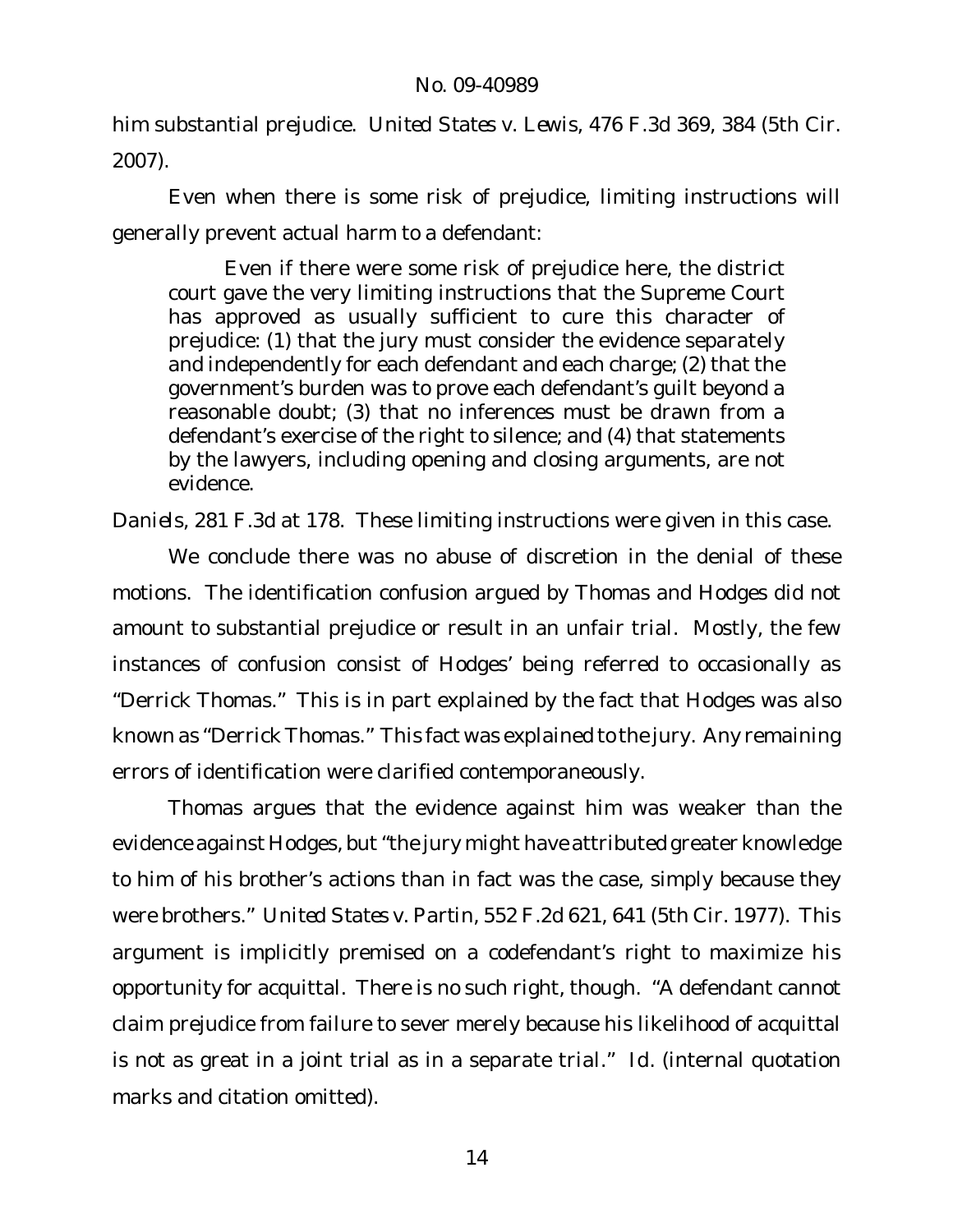Hodges also argues that a mistrial should have been declared as a result of statements Thomas's attorney made in closing argument. Thomas's attorney sought to convince jurors of the weakness of the evidence against his client by highlighting the more substantial evidence against Hodges:

Now, the other thing that's significant about this, what type of hair was it that was tested that [the government] claimed came back to Paul Thomas? . . . A head hair. Paul Thomas is bald as a cue ball and he always has been. Now, you tell me of the two identical DNA matches, whose hair fragment was on here? Derrick Hodges. The - that's what the DNA evidence shows.

Hodges did not immediately object. He moved for a mistrial at the end of Thomas's closing argument, complaining that Thomas's counsel had several times "pointed at our client on every item of DNA evidence."

A defendant who fails to object immediately to part of a counsel's argument and instead waits until the argument has concluded fails to preserve the issue for appeal. *United States v. Soto*, 591 F.2d 1091, 1101 (5th Cir. 1979). We conclude that Hodges' delay in making this objection makes our review only for plain error. *Id.*

This argument of Thomas's counsel lent credence to the government's DNA evidence against Hodges. On the other hand, argument of counsel is not evidence and is not to be considered as such by the jury. *United States v. Mota*, 598 F.2d 995, 1000 (5th Cir. 1979). In the present case, the judge instructed the jury "that any statements, objections or arguments made by the lawyers are not evidence." Such instructions generally cure any prejudice from counsel's statements. *See, e.g.*, *Soto*, 591 F.2d at 1101.

There are other reasons that convince us there was no plain error. First, the joint trial complied with the principle "that persons indicted together should be tried together, especially in conspiracy cases." *Pofahl*, 990 F.2d at 1483. Second, "Rule 14 leaves the determination of risk of prejudice and any remedy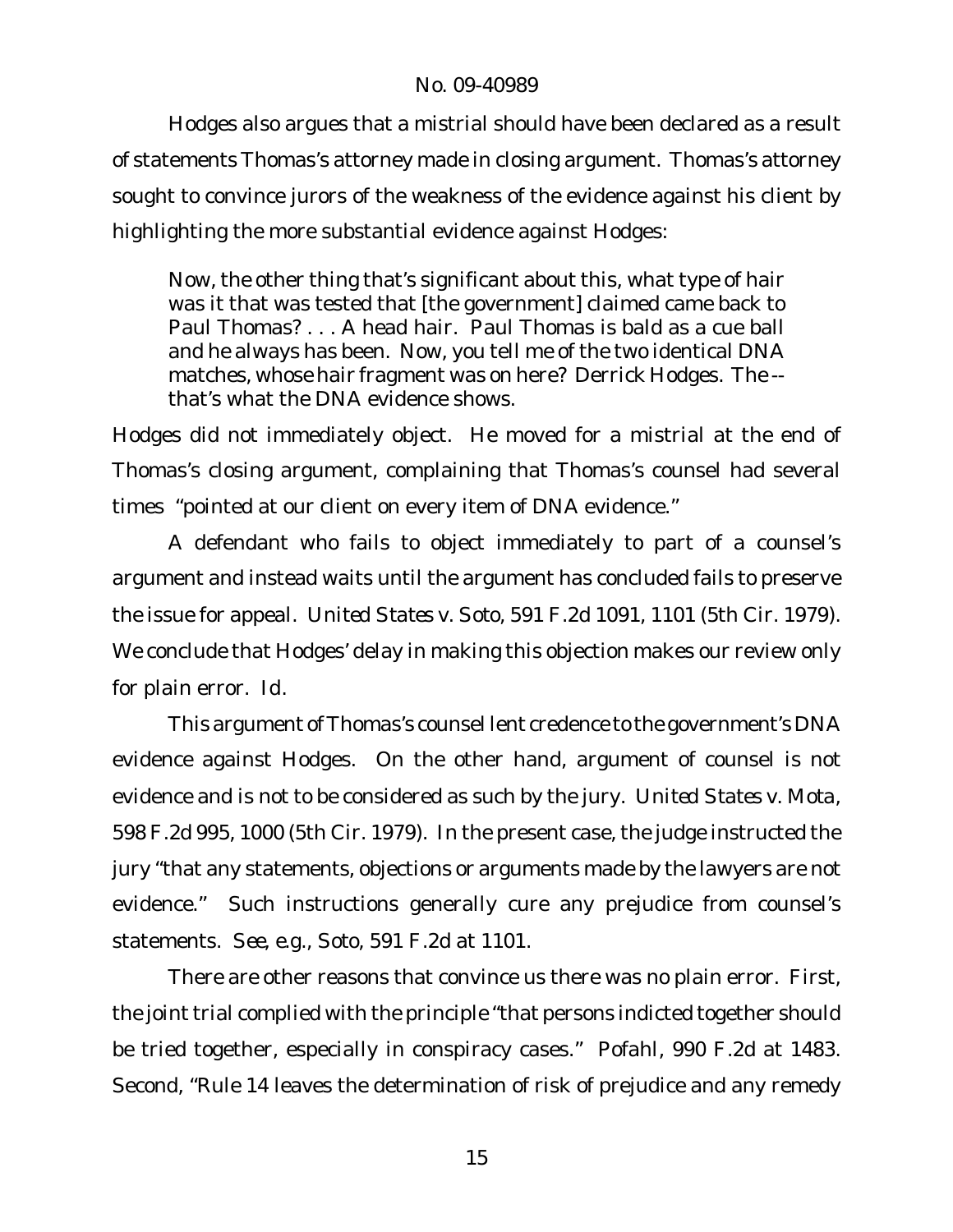that may be necessary to the sound discretion of the district courts." *Zafiro v. United States*, 506 U.S. 534, 541 (1993). Third, the trial court was entitled to consider not only the prejudice to Hodges, but also "the government's interest in judicial economy and . . . the ways in which it can lessen the prejudice by other means." *United States v. Crawford*, 581 F.2d 489, 491 (5th Cir. 1978). Fourth, the trial court gave multiple appropriate limiting instructions to the jury that cured any prejudice. *See United States v. Matthews*, 178 F.3d 295, 299 (5th Cir. 1999). Fifth, even if Hodges were correct that Thomas presented a mutually antagonistic defense, such defenses are not per se prejudicial. *Zafiro*, 506 U.S. at 538.

For these reasons, the district court did not abuse its discretion in denying severance and a mistrial.

*III. Challenge to* Deal v. United States

Both defendants argue that their second or subsequent weapons convictions under 18 U.S.C. § 924(c)(1)(C)(i) should not have been stacked to create sentences totaling over 100 years each. Thomas states that second or subsequent weapons convictions "should not be applied to multiple findings of guilt under a single indictment charging an ongoing series of offenses." They acknowledge the Supreme Court has rejected their argument. *Deal v. United States*, 508 U.S. 129 (1993). We therefore reject it as well.

Hodges objected at sentencing and preserved his claim on appeal in order to seek reversal of *Deal* in the Supreme Court. Thomas's preservation of the issue is less clear. At sentencing, Thomas's counsel stated, "Your Honor, given the state of the current existing law with regard to stacked sentences, we have no objection to that calculation." We do not decide whether his challenge to *Deal* is properly preserved and simply note counsel's statement.

*IV. Thomas – Denial of a* Franks *Hearing*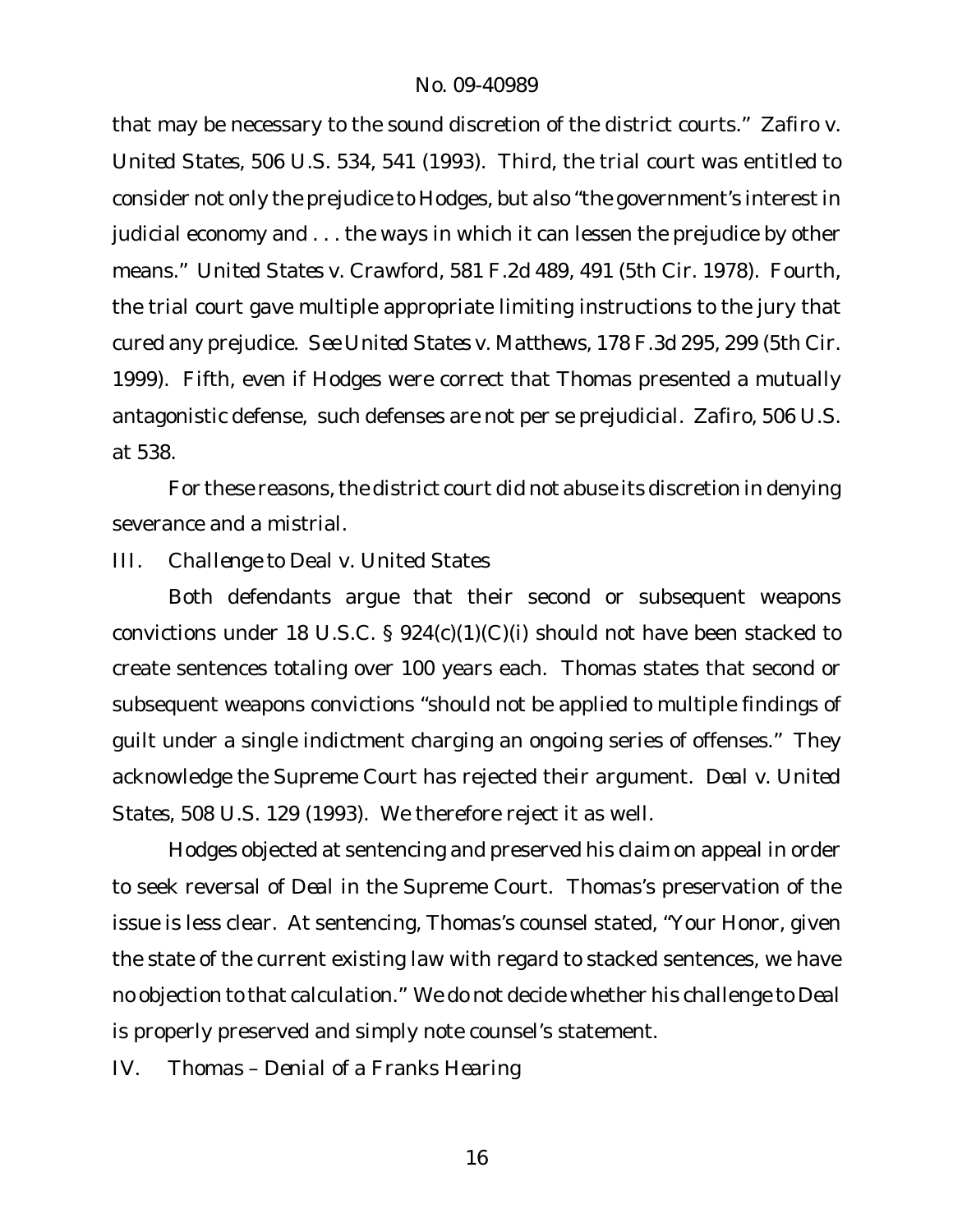Thomas argues the district court should have held an evidentiary hearing to investigate errors in the government's affidavits underpinning several search warrants. *See Franks v. Delaware*, 438 U.S. 154 (1978). Thomas moved to suppress the evidence obtained from these warrants. Hodges also moved to suppress but did not appeal on the issue.

At trial, the government did not specifically contest each alleged inaccuracy but instead argued that Thomas and Hodges had not met their burden to require an evidentiary hearing or suppression of the evidence. On appeal, the government acknowledges one error in an affidavit and argues that the remaining statements challenged by Thomas are peripheral, speculative, or not erroneous.

The district court denied Thomas's motion without an evidentiary hearing, finding that Thomas had "not provided any evidence" that the government's statements were deliberately false or made with reckless disregard for the truth. The court added that even if Thomas had made such a showing, the redacted affidavits would have established probable cause. *See United States v. Sibley*, 448 F.3d 754, 757-59 (5th Cir. 2006).

We review for clear error the district court's finding that an affiant's statements were not deliberately false or not made with reckless disregard for the truth. *United States v. Looney*, 532 F.3d 392, 395 (5th Cir. 2008). We review *de novo* the district court's conclusions of law, which include the decision to deny an evidentiary hearing under *Franks*. *Sibley*, 448 F.3d at 757; *United States v. Brown*, 298 F.3d 392, 396 (5th Cir. 2002).

To succeed, Thomas needed to make a "substantial preliminary showing" that the affiants' statements were deliberately false or made with reckless disregard for the truth. *Sibley*, 448 F.3d at 758. The district court did not clearly err in finding that Thomas did not make the required showing.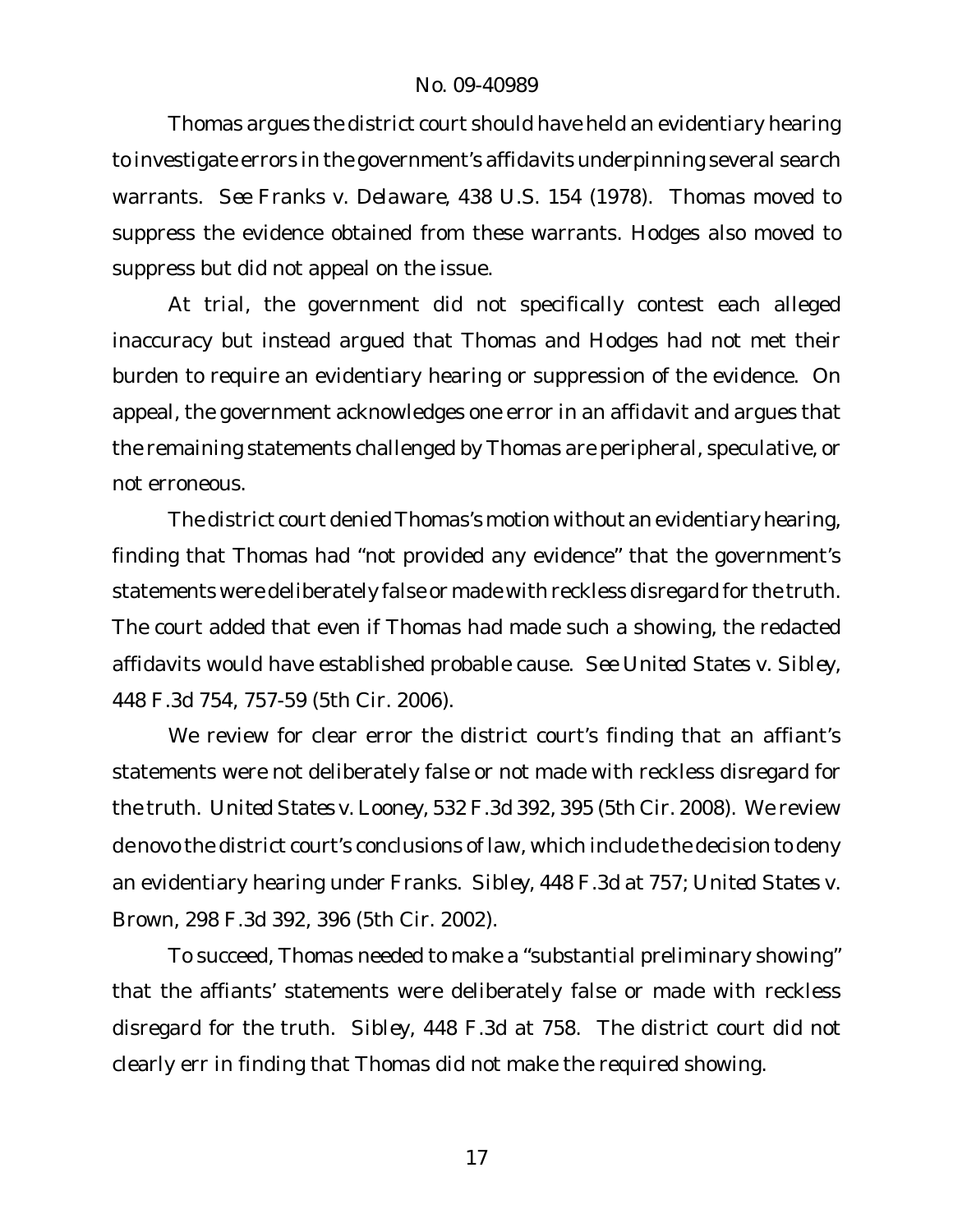Our analysis of this issue could end here. In a previous decision, though, we wrote that where the district court continues its analysis to consider whether a search warrant would establish probable cause once the false information was redacted, we "would be prudent" to review this conclusion. *United States v. Cavazos*, 288 F.3d 706, 710 (5th Cir. 2002).

"A probable cause determination is a practical, common-sense decision as to whether, given all the circumstances set forth in the affidavit, there is a fair probability that contraband or evidence of a crime will be found in a particular place." *Id.* at 710 (internal quotation marks and citation omitted). We evaluate probable cause by the totality of the circumstances. *United States v. Cherry*, 50 F.3d 338, 341 (5th Cir. 1995) (citation omitted).

Here, after the challenged information is excised, the affidavits reveal physical evidence connecting Hodges to at least two of the robberies; Thomas and Hodges matched the general descriptions of the bank robbers; and police had long suspected their involvement in the robberies based on several suspicious encounters with the half-brothers. We agree with the district court that even after redacting the challenged information, the affidavits established probable cause.

## *V. Hodges – Cruel and Unusual Punishment*

Hodges argues that his 1,435-month sentence constitutes cruel and unusual punishment in violation of the Eighth Amendment. Specifically, he acknowledges that his 151-month sentence for conspiracy and bank robbery convictions was "fair," but takes issue with his 1,284-month sentence for the weapons convictions. Hodges claims that this "life sentence without the possibility of parole or early release" is unduly harsh and disproportionate to recent bank robbery cases in this circuit. He points out that no one was physically harmed in the bank robberies.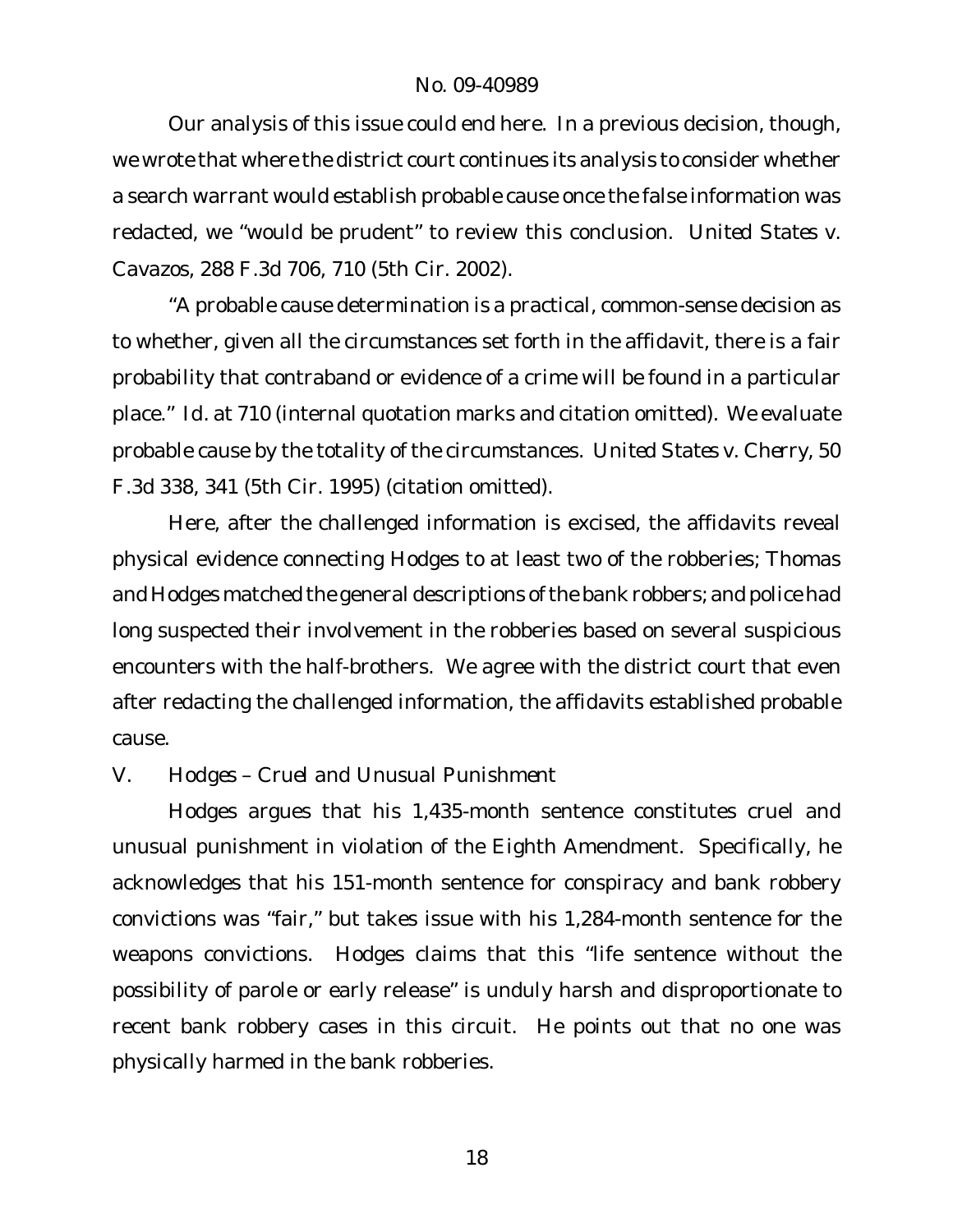The Eighth Amendment "has been read to preclude a sentence that is greatly disproportionate to the offense, because such sentences are 'cruel and unusual.'" *McGruder v. Puckett*, 954 F.2d 313, 315 (5th Cir. 1992) (citation omitted). On review, however, this court does not "substitute its judgment for that of the legislature nor of the sentencing court as to the appropriateness of a particular sentence; it should decide only if the sentence is within the constitutional limitations." *United States v. Harris*, 566 F.3d 422, 436 (5th Cir. 2009) (internal quotation marks and citation omitted). Thus, "our review of Eighth Amendment challenges is narrow," and "successful Eighth Amendment challenges to prison-term lengths will be rare." *Id.* (internal quotation marks, brackets, and citation omitted).

When assessing whether a sentence is unconstitutionally disproportionate, this court first makes a threshold comparison of the gravity of the offense against the severity of the sentence. *McGruder*, 954 F.2d at 316. Only if we determine that the sentence is "grossly disproportionate to the offense" will we compare Hodges' sentence to sentences for similar crimes in this and other jurisdictions.<sup>2</sup> *Id.*

Hodges' sentence was not grossly disproportionate to the offenses he committed. The jury found that he robbed a bank with a weapon, then robbed four more banks, again with a weapon. Each robbery was a "crime of violence." 18 U.S.C. § 924(c). The 1,284-month portion of the sentence he challenges is based on the five convictions for use of a firearm during a crime of violence. *See id*. The sentences assessed for these five convictions were all mandatory

<sup>2</sup> The test in *McGruder* is based on this court's interpretation of *Harmelin v. Michigan*, 501 U.S. 957 (1991). Hodges alleges in his reply brief that the *McGruder* court misinterpreted the seven opinions in *Harmelin*, and supports this by citing to a Wikipedia entry for *Harmelin*. The *McGruder* court, however, explicitly stated it was following Justice Kennedy's opinion in *Harmelin* when it devised the test for assessing disproportionality claims. Hodges' argument is meritless.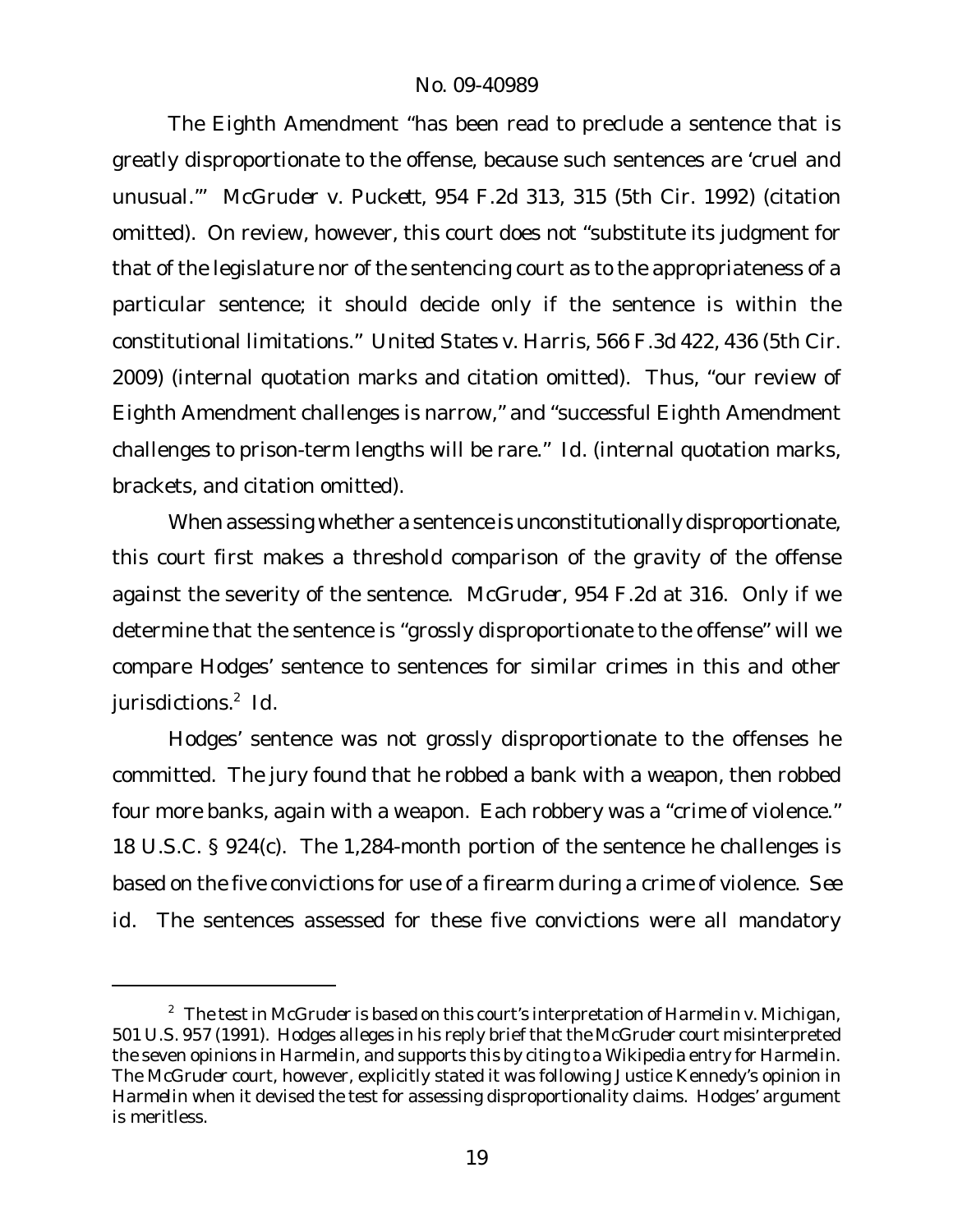minimums; the last four were 25-year mandatory minimums assigned to repeat weapons offenders. *Id.*

The 1,284-month portion of the sentence was the result of a Congressional decision to establish mandatory minimum sentences for certain weapons offenses. *See id*. As the Supreme Court has written in a three-strikes case, the defendant's "sentence is a long one. But it reflects a rational legislative judgment, entitled to deference, that offenders who have committed serious or violent felonies and who continue to commit felonies must be incapacitated." *Ewing v. California*, 538 U.S. 11, 30 (2003).

For these reasons, Hodges' sentence does not constitute cruel and unusual punishment in violation of the Eighth Amendment.

*VI. Hodges – Juror Bias*

Hodges argues that juror misconduct and bias warrant a new trial or an evidentiary hearing on the juror's impartiality. He claims a juror knew him before trial, did not disclose the relationship during *voir dire*, and made biased statements during trial to Hodges' sister-in-law. Hodges did not raise this issue with the district court until shortly after the jury issued its verdict.

A party seeking a new trial for juror misconduct must "first demonstrate that a juror failed to answer honestly a material question on voir dire, and then further show that a correct response would have provided a valid basis for a challenge for cause." *United States v. Ortiz*, 942 F.2d 903, 909 (5th Cir. 1991) (internal quotation marks and citation omitted). "The motives for concealing information may vary, but only those reasons that affect a juror's impartiality can truly be said to affect the fairness of a trial." *Id.* (internal quotation marks and citation omitted). As a result, there must be proof of juror bias. *United States v. Scott*, 854 F.2d 697, 698-99 (5th Cir. 1988).

A defendant may show either actual or implied juror bias. "Actual bias exists when a juror fails to answer a material question accurately because he is